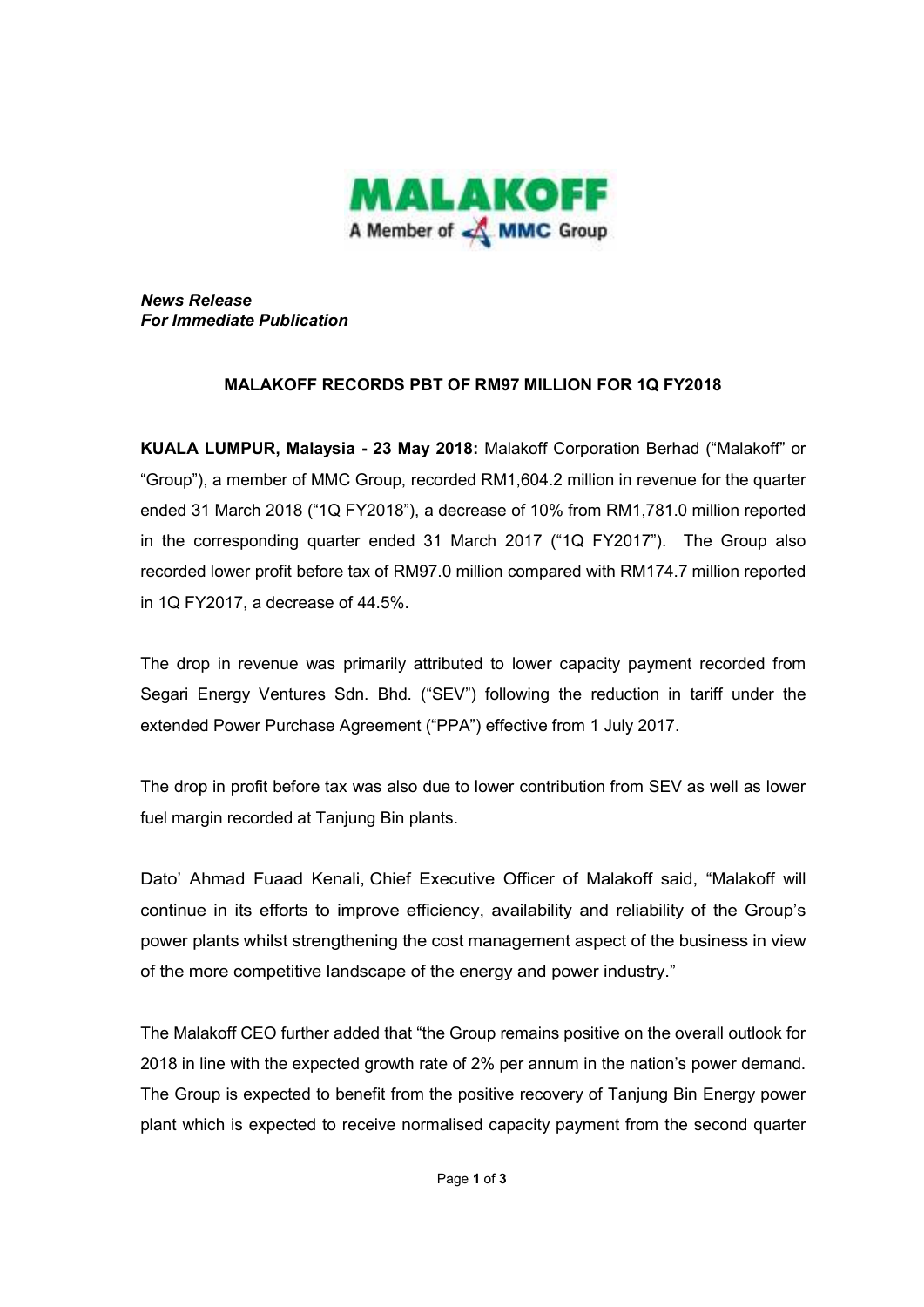2018 onwards."

Malakoff will also continue to intensify its effort in renewable energy ("RE") opportunities in tandem with the Government's aspiration to reduce carbon emissions by 40% in 2050. We will also leverage on our experience and expertise in power and water projects to explore further opportunities in high growth areas overseas.

\* \* \* \* \*

## **ABOUT MALAKOFF CORPORATION BERHAD**

Malakoff is an independent Water and Power Producer ("IWPP") with core focus on power generation, water desalination and operation & maintenance services. In Malaysia, Malakoff is the largest IPP with a net generating capacity of 6,346 MW from its seven power plants.

International assets include power and water ventures in Saudi Arabia, Algeria, Bahrain, Oman and Australia, with an effective capacity of 690 MW of power and 420,925 m<sup>3</sup>/day of water desalination. Malakoff is also actively looking to venture further in the fast growing Middle East and North Africa region as well as the South-East Asian markets. Through its wholly-owned subsidiary, Teknik Janakuasa Sdn Bhd, Malakoff has involvements in operation & maintenance services in Saudi Arabia, Algeria, Kuwait, Oman and Indonesia.

Malakoff believes in working together with all stakeholders in productive partnerships. As such, the Company takes pride in being a responsible operator and a good corporate citizen in all communities where it operates.

Malakoff Corporation Berhad is a member of the MMC Group.